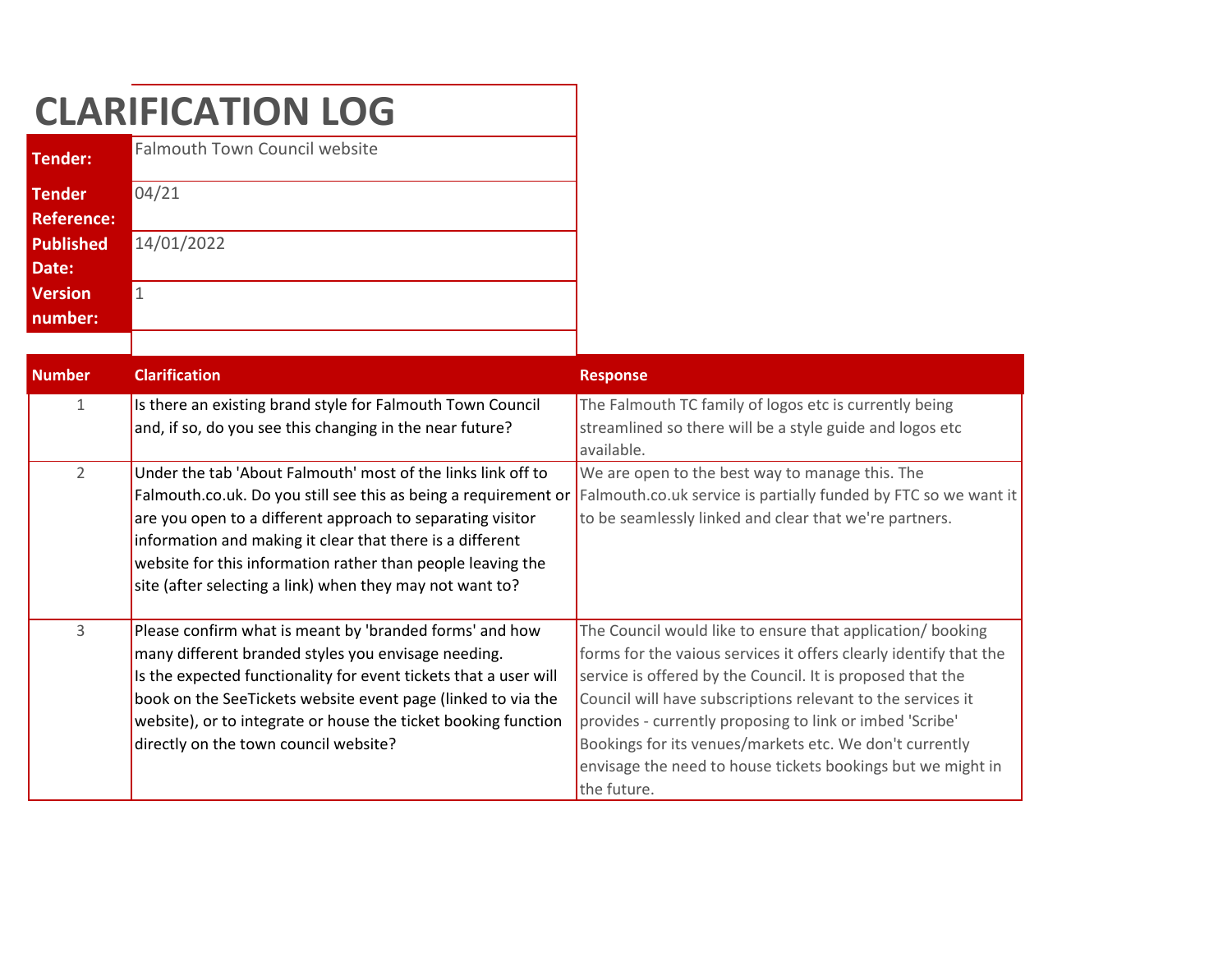| $\overline{4}$ | Events payments relates to the above.                                                                                           | The Council operates a shop - utilising the Shopify platform.      |
|----------------|---------------------------------------------------------------------------------------------------------------------------------|--------------------------------------------------------------------|
|                | Is the expectation to be able to manage a product portfolio                                                                     | This is mainly used for the Art Gallery Shop and althought we      |
|                | (such as the postcards etc on the Gallery website) which users                                                                  | currently also use it for other services we would like to have all |
|                | will be able to add to basket and purchase directly from the                                                                    | the other services running through a payment system which          |
|                | website (hence the suggestion of shopify)?                                                                                      | offers various methods of payment - over the couter or web         |
|                | What other types of transactions need to be catered for with                                                                    | and embed this into the website - whatever system is chosen        |
|                | the payment solution?                                                                                                           | would need to run the Scribe booking platform (as detailed         |
|                |                                                                                                                                 | above) as well as payment for Council services - burial fees etc.  |
|                |                                                                                                                                 | We are aware that a wordpress site cannot host a shopify           |
|                |                                                                                                                                 | platform.                                                          |
| 5              | ref point 2.1 in the tender brief mentions that this tender is for We want the gallery and pavilion to have almost 'mini sites, |                                                                    |
|                | 1 new website to replace the 2 existing websites                                                                                | with their own landing page, blog, events etc. However this        |
|                | falmouthtowncouncil.co.uk and falmouthartgallery.com which should be seamlessly integrated within the FTC website.              |                                                                    |
|                | is slightly contradictory to this requirement for microsites,                                                                   |                                                                    |
|                | where falmouth art gallery would still be a separate website.                                                                   |                                                                    |
|                | Is the expectation that the main website will have a landing                                                                    |                                                                    |
|                | page containing an overview of the content on each microsite                                                                    |                                                                    |
|                | and link out to the full content on the microsite (for any / all                                                                |                                                                    |
|                | microsites)? Plus a clear link back to the main site from each                                                                  |                                                                    |
|                | microsite?                                                                                                                      |                                                                    |
|                | Please clarify.                                                                                                                 |                                                                    |
|                |                                                                                                                                 |                                                                    |
| 6              | "A private / secure member-only section, accessed by verified                                                                   | Sorry unable to comment on this - it is mentioned as a             |
|                | email and password, with private sub-sections within the                                                                        | desireable and we know it exists from other sites we have          |
|                | website." Please provide information on the functionality                                                                       | visited but we are unable provide examples                         |
|                | required for logged-in users and/or a dummy login so that we                                                                    |                                                                    |
|                | can investigate this ourselves                                                                                                  |                                                                    |
| $\overline{7}$ | What is the level of experience of the current team in using                                                                    | Varied - some very experienced, some not at all experienced.       |
|                | Wordpress?                                                                                                                      |                                                                    |
| 8              | The System will be required to be responsive in how                                                                             | It is assumed that this relates to ease of upload, movment and     |
|                | information is uploaded and submitted. Please clarifty what                                                                     | mangement of content by Council staff.                             |
|                | your expecation is of the system being responsive in this way?                                                                  |                                                                    |
|                |                                                                                                                                 |                                                                    |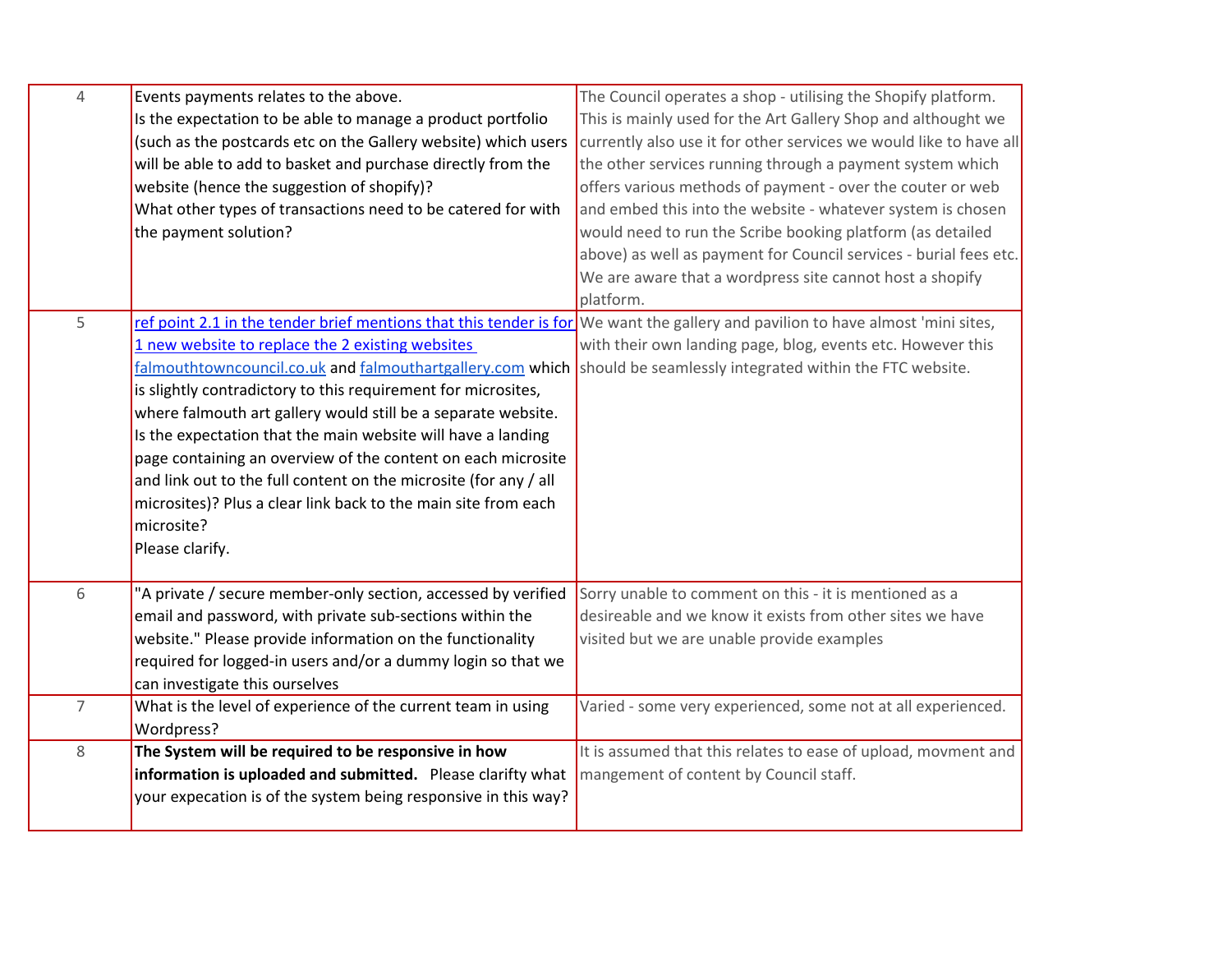| $\overline{9}$ | Provide responsive support availability both within Usual      | Agreement will need to be reached as to levels of                |
|----------------|----------------------------------------------------------------|------------------------------------------------------------------|
|                | Office Hours to enable at least 99% availability as a minimum  | responsibility for chosen developer and hosting provider.        |
|                | (Maximum 40 Hours downtime per annum). This support            | Plugins need to be updated frequently to avoid inconsistencies   |
|                | should include frontline support for both Users and System     | and the responsibility for this must be identified, as must the  |
|                | Administrator during Usual Office Hours (GMT / BST), which     | security of the site. Support must be available for problems     |
|                | includes logging and tracking of calls raised and the status   | arising which are technically beyond the knowledge base          |
|                | (e.g. open / escalated / closed). Please provide more          | expected for end users.                                          |
|                | information on what types of issues you see us being frontline |                                                                  |
|                | support for website users, if we are appointed, as opposed to  |                                                                  |
|                | CMS system user support?                                       |                                                                  |
| 10             | The Supplier shall proactively work with the Council to        | We consider this to be an integral par tof the contract with the |
|                | identify all necessary content to be transferred onto the new  | successful applicant building and undertaking the transfer of    |
|                | website and support in that transfer of all relevant data from | all relevant data to the new site.                               |
|                | the existing websites to the new websites, including           |                                                                  |
|                | <b>Falmouth Art Gallery and the Image Delivery collections</b> |                                                                  |
|                | catalogues. (Suppliers are advised to review the Council's     |                                                                  |
|                | current websites to explore the full range of information      |                                                                  |
|                | currently available on it, as most of this will need to be     |                                                                  |
|                | transferred to the new websites by the website provider).      |                                                                  |
|                | "Please clarify that by this you mean that you require an      |                                                                  |
|                | allocation of the budget for the time needed to copy the       |                                                                  |
|                | content on the outgoing websites and enter this into the new   |                                                                  |
|                | website CMS, rather than Council staff conducting this task?   |                                                                  |
|                |                                                                |                                                                  |
| 11             | The tender calls for update to the website to replace          | This is an error - it should read falmouthtowncouncil.co.uk and  |
|                | www.falmouthtowncouncil.com and                                | not falmouthtowncouncil.com                                      |
|                | www.falmouthartgallery.com. . Would you like one website to    |                                                                  |
|                | host the information from both the websites?                   |                                                                  |
|                | . We could not locate www.falmouthtowncouncil.com. Will the    |                                                                  |
|                | current www.falmouthtowncouncil.co.uk be replaced with         |                                                                  |
|                | www.falmouthtowncouncil.com?                                   |                                                                  |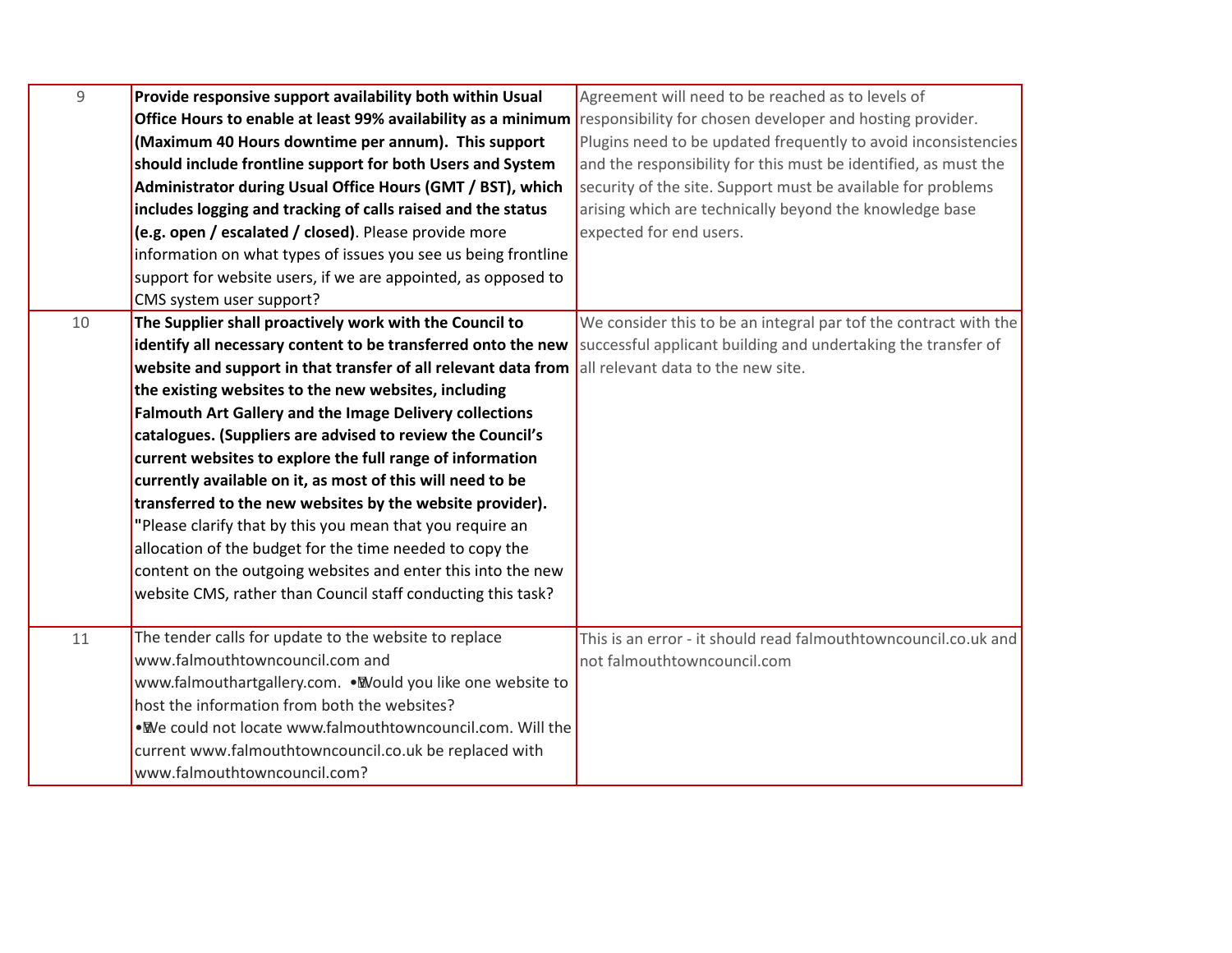| 12 | Domain and hosting provider. . Passume Falmouth town<br>council owns the domain for www.falmouthtowncouncil.com.<br>. Dur research suggests the domain provider for<br>www.falmouthtowncouncil.co.uk is 123-reg and hosted by<br>UKdedciated Ltd.<br>• Is this liable to change during the website development? | It is our preference that all domains are pulled together and<br>hosted by one provider - this can be done before or at the<br>time of development or after - we would take advice from the<br>successful supplier.                                                                                                       |
|----|-----------------------------------------------------------------------------------------------------------------------------------------------------------------------------------------------------------------------------------------------------------------------------------------------------------------|---------------------------------------------------------------------------------------------------------------------------------------------------------------------------------------------------------------------------------------------------------------------------------------------------------------------------|
| 13 | Req ID: 020 - Enables clear version control and supporting<br>history log for audit accountability purposes, including<br>archiving facility in line with retention schedules. . We do not<br>fully understand the purpose of this requirement.<br>• Can you please elaborate or provide an example?            | Councils have a duty to retain archives and to publish in<br>accordance with Government Transparency regulations we<br>would like to be able to grow this archive over the lifetime of<br>the website but it is important that documents that are<br>uploaded continue to be viewable as softare versions are<br>renewed. |
| 14 | Req ID: 029 - Has that ability to set up file structure for storing, See above<br>retrieval and archiving of documents. . We do not fully<br>understand the purpose of this requirement.<br>• Can you please elaborate or provide an example?                                                                   |                                                                                                                                                                                                                                                                                                                           |
| 15 | Can we use an alternative to wordpress?                                                                                                                                                                                                                                                                         | Our preference is wordpress but we are open to suggestions -<br>although we stress that it must be a format which Council staff<br>are able to use.                                                                                                                                                                       |
| 16 | Per the documentation, we intend for our proposal to include<br>examples of how the website might look. Is the council happy<br>for us to use publicly available material from the council's<br>website & social media or would the council prefer if we use<br>stock imagery?                                  | Yes you can use images publicly available                                                                                                                                                                                                                                                                                 |
| 17 | The team would like to include 1-3 short videos in order to<br>demonstrate usability & control. Would links to short videos<br>be considered if included in the proposal or is this not<br>advised? If not, I'm sure we could achieve a similar effect with<br>a series of images.                              | Yes this is fine provided it fits with the tender application<br>process.                                                                                                                                                                                                                                                 |
| 18 | Please could you confirm that the budget figures provided are<br>exclusive of VAT?                                                                                                                                                                                                                              | Yes                                                                                                                                                                                                                                                                                                                       |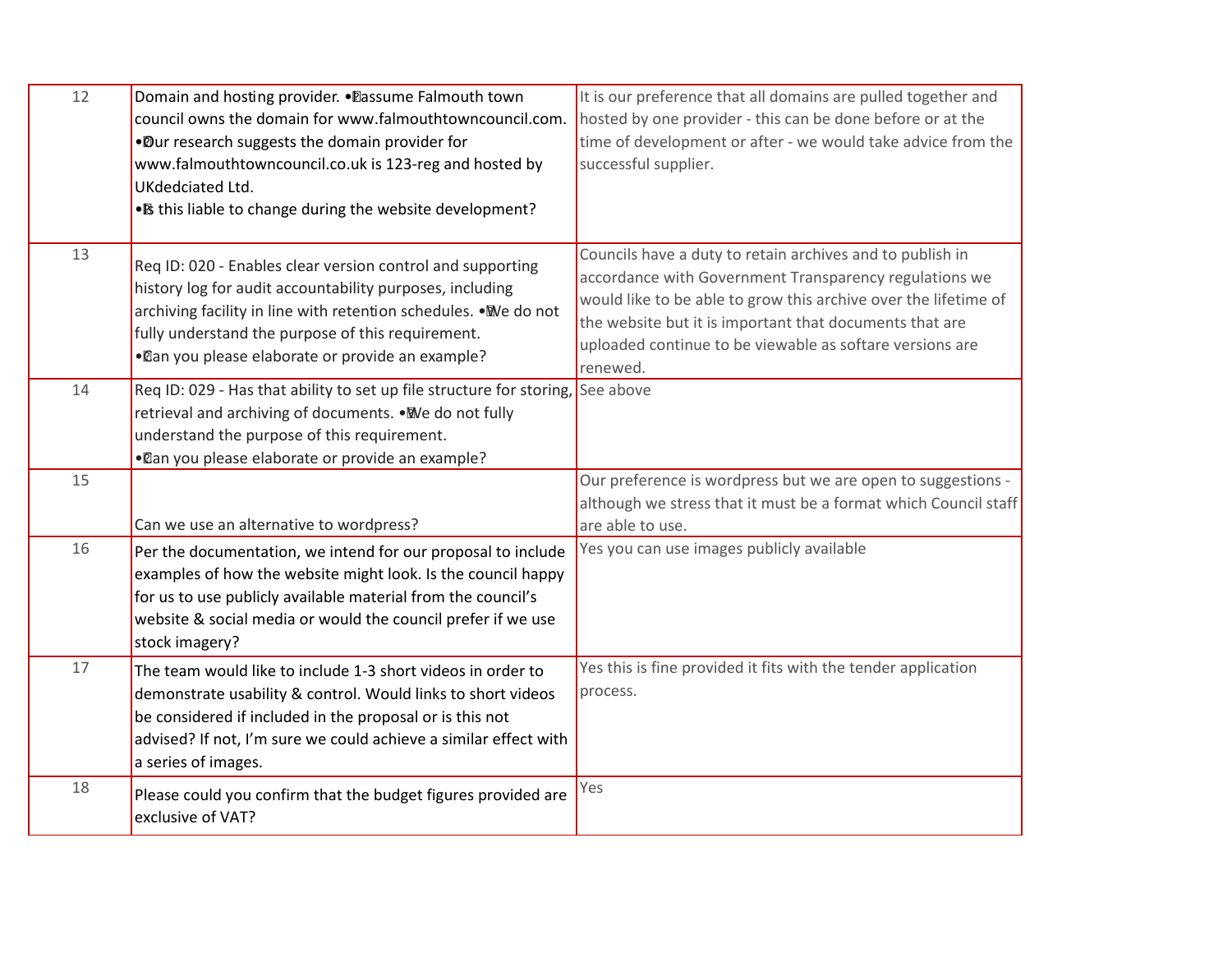| 19 | Will the Council provide the imagery to be placed on the<br>website?                                                                                               | Yes                                                                                                                                 |
|----|--------------------------------------------------------------------------------------------------------------------------------------------------------------------|-------------------------------------------------------------------------------------------------------------------------------------|
| 20 | How many requests/hits are made to the site per year?                                                                                                              | We do not have access to this information                                                                                           |
| 21 | How will you measure the impact of the new website?                                                                                                                | As our current website is not really functional, the new<br>website will be a huge improvement.                                     |
| 22 | Who designed/developed/hosts the current website?                                                                                                                  | Designed by Rob Follett currently hosting we believe is with<br>EightWiire                                                          |
| 23 | What are the limitations of your current website and what                                                                                                          | It does not meet current accessibilty regulations                                                                                   |
|    | impact does this have on current ways of working?                                                                                                                  |                                                                                                                                     |
| 24 | Is there anything you particularly like about your current<br>website?                                                                                             | Not really                                                                                                                          |
| 25 | Is there anything you particularly dislike about your current<br>website?                                                                                          | Not really - it is just difficult to update/outdated and not really<br>fit for purchase for the serv ices we now offer as a Council |
| 26 | Do you have any existing user research, website analytics,<br>surveys or questionnaires or verbal feedback from your users<br>on the current website?              | <b>No</b>                                                                                                                           |
| 27 | Are you hoping to include stakeholders and end users in the<br>testing of your new website. If so, have you considered who<br>these might be?                      | We will have a working party involved throughout. This will<br>include staff, councillors, and potentially a couple of residents.   |
| 28 | Do you have a vision in mind for the look and feel of the<br>project – for example, clean and minimal, or informational and<br>maximalist?                         | Must meet transparency and accessibility requirements.                                                                              |
| 29 | How many staff members will require the train-the-trainer<br>training?                                                                                             | Four                                                                                                                                |
| 30 | Re requirement 003, please could you tell us a little more<br>about the Council's cemetery database including what<br>platform/database technology it is based on. | Townsweb Archiving Ltd                                                                                                              |
| 31 | Re requirement 006, what is the online booking to be used<br>for?                                                                                                  | Booking of facilities/venues etc.                                                                                                   |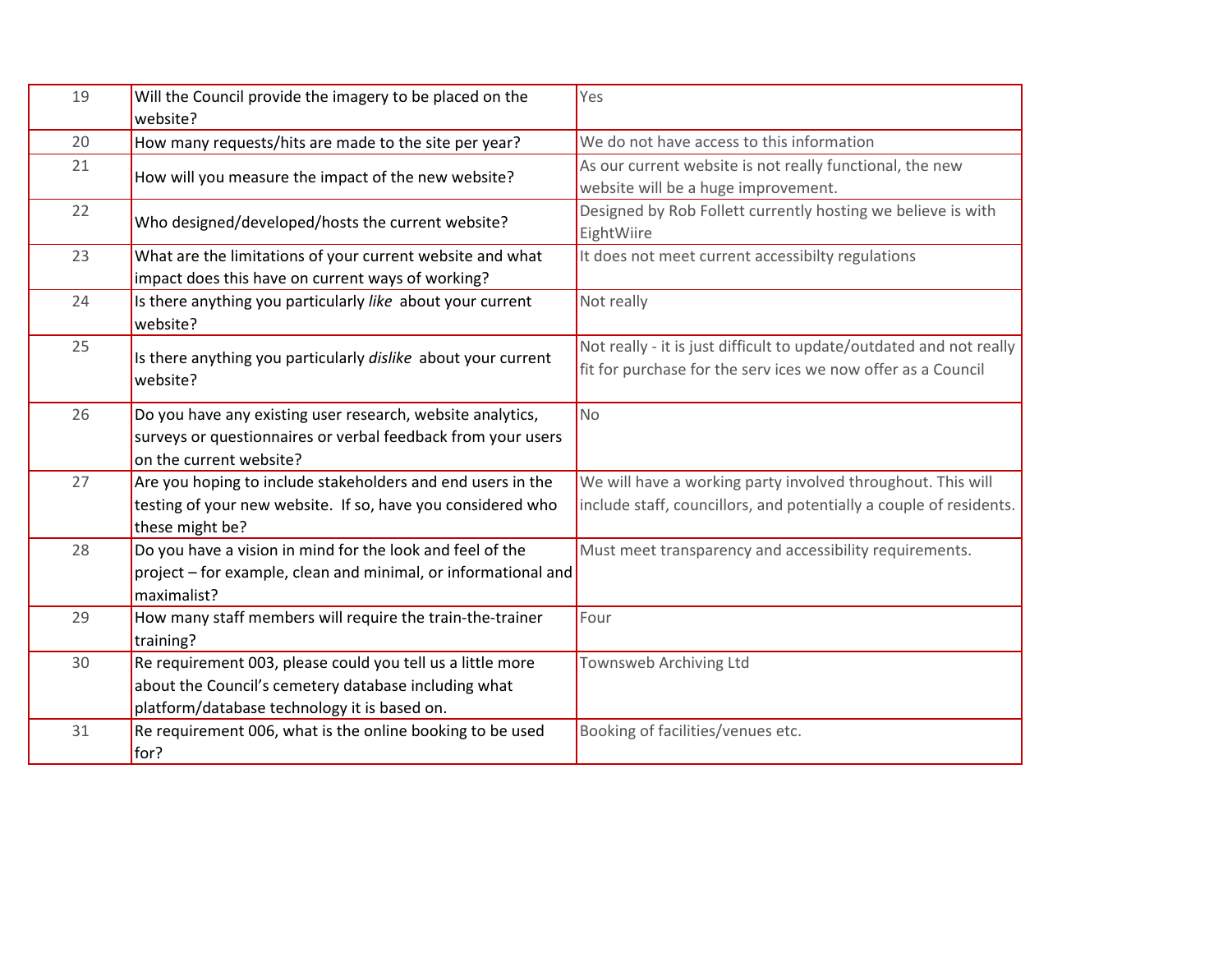| 32 | Re requirement 011, is development/re-platforming of the                                                                                                                                                                                                                                                                                              | The art gallery and pavilion will both require areas under the                                                                                                                                                                                                                                                                                                            |
|----|-------------------------------------------------------------------------------------------------------------------------------------------------------------------------------------------------------------------------------------------------------------------------------------------------------------------------------------------------------|---------------------------------------------------------------------------------------------------------------------------------------------------------------------------------------------------------------------------------------------------------------------------------------------------------------------------------------------------------------------------|
|    | microsites (in particular Falmouth Art Gallery) to be provided                                                                                                                                                                                                                                                                                        | main site as part of this project. All to be provided as part of                                                                                                                                                                                                                                                                                                          |
|    | within this contract or do you simply want confirmation here                                                                                                                                                                                                                                                                                          | this main contract and developed as such.                                                                                                                                                                                                                                                                                                                                 |
|    | that the solution offered will have the ability to enable                                                                                                                                                                                                                                                                                             |                                                                                                                                                                                                                                                                                                                                                                           |
|    | microsites.                                                                                                                                                                                                                                                                                                                                           |                                                                                                                                                                                                                                                                                                                                                                           |
| 33 | Re requirement 013, 'possible synchronisation between                                                                                                                                                                                                                                                                                                 | See response to 020 - Councils have a duty to retain archives<br>and to publish in accordance with Government Transparency                                                                                                                                                                                                                                                |
|    |                                                                                                                                                                                                                                                                                                                                                       |                                                                                                                                                                                                                                                                                                                                                                           |
|    | document versions published and held on server to help                                                                                                                                                                                                                                                                                                | regulations we would like to be able to grow this archive over                                                                                                                                                                                                                                                                                                            |
|    | ensure that information provided is current' - we're a little                                                                                                                                                                                                                                                                                         | the lifetime of the website but it is important that documents                                                                                                                                                                                                                                                                                                            |
|    | unclear what you mean here - please could you clarify.                                                                                                                                                                                                                                                                                                | that are uploaded continue to be viewable as softare versions                                                                                                                                                                                                                                                                                                             |
|    |                                                                                                                                                                                                                                                                                                                                                       | are renewed.                                                                                                                                                                                                                                                                                                                                                              |
| 34 | Re requirement 022, are you open to discussing a limited                                                                                                                                                                                                                                                                                              | Yes we are open to this                                                                                                                                                                                                                                                                                                                                                   |
|    | document upload size and assistance with reducing file sizes as                                                                                                                                                                                                                                                                                       |                                                                                                                                                                                                                                                                                                                                                                           |
|    | unlimited document upload size may leave you vulnerable to                                                                                                                                                                                                                                                                                            |                                                                                                                                                                                                                                                                                                                                                                           |
|    | cyber attacks?                                                                                                                                                                                                                                                                                                                                        |                                                                                                                                                                                                                                                                                                                                                                           |
| 35 | Re requirement 050, what facility do the requirement for                                                                                                                                                                                                                                                                                              | Online payments for room hire/burials/markets etc                                                                                                                                                                                                                                                                                                                         |
|    | online payments relate to?                                                                                                                                                                                                                                                                                                                            |                                                                                                                                                                                                                                                                                                                                                                           |
| 36 | Online booking functionality with the ability to embed 'Book<br>Now' button and widgets and the ability for branded forms. To<br>use a single booking system (likely to be seetickets). Question:<br>Will the final steps of booking take place on an external<br>system or do you require full integration of availability<br>management & payments? | Big events are likely to be through seetickets, so the purchase<br>process would go through them. Then link with Scribe<br>Bookings also ability to offer as yet unknown means of digital<br>payment ie PAYPAL/SAGE PAY as well a credit card payments -<br>payments will be take for Markets bookings, Cemetery Fees,<br>Room and Venue Hire and other Council services. |
|    |                                                                                                                                                                                                                                                                                                                                                       |                                                                                                                                                                                                                                                                                                                                                                           |
| 37 | Records and provides reports on browsing history: What, from This is so we can see visitor stats on how they use the website<br>Where, When etc.<br>Question: Can you please elaborate and/or provide an<br>example?                                                                                                                                  | what pages they looked at, where they came from etc.                                                                                                                                                                                                                                                                                                                      |
| 38 | Provides unlimited document upload size whilst providing                                                                                                                                                                                                                                                                                              | See response to 022 - Q34 - Yes we are open to this, we do                                                                                                                                                                                                                                                                                                                |
|    | minimal server storage demands. Upload size to the websites                                                                                                                                                                                                                                                                                           | need to be able to upoad large files however we are opoen to                                                                                                                                                                                                                                                                                                              |
|    | back-servers must be at least 100,000 Mbytes to facilitate the                                                                                                                                                                                                                                                                                        | discussion on this.                                                                                                                                                                                                                                                                                                                                                       |
|    | Council being able to load and display large sizes files and                                                                                                                                                                                                                                                                                          |                                                                                                                                                                                                                                                                                                                                                                           |
|    | diagrams such as plans onto the websites. Question: Is this                                                                                                                                                                                                                                                                                           |                                                                                                                                                                                                                                                                                                                                                                           |
|    | size limit per file or in total?                                                                                                                                                                                                                                                                                                                      |                                                                                                                                                                                                                                                                                                                                                                           |